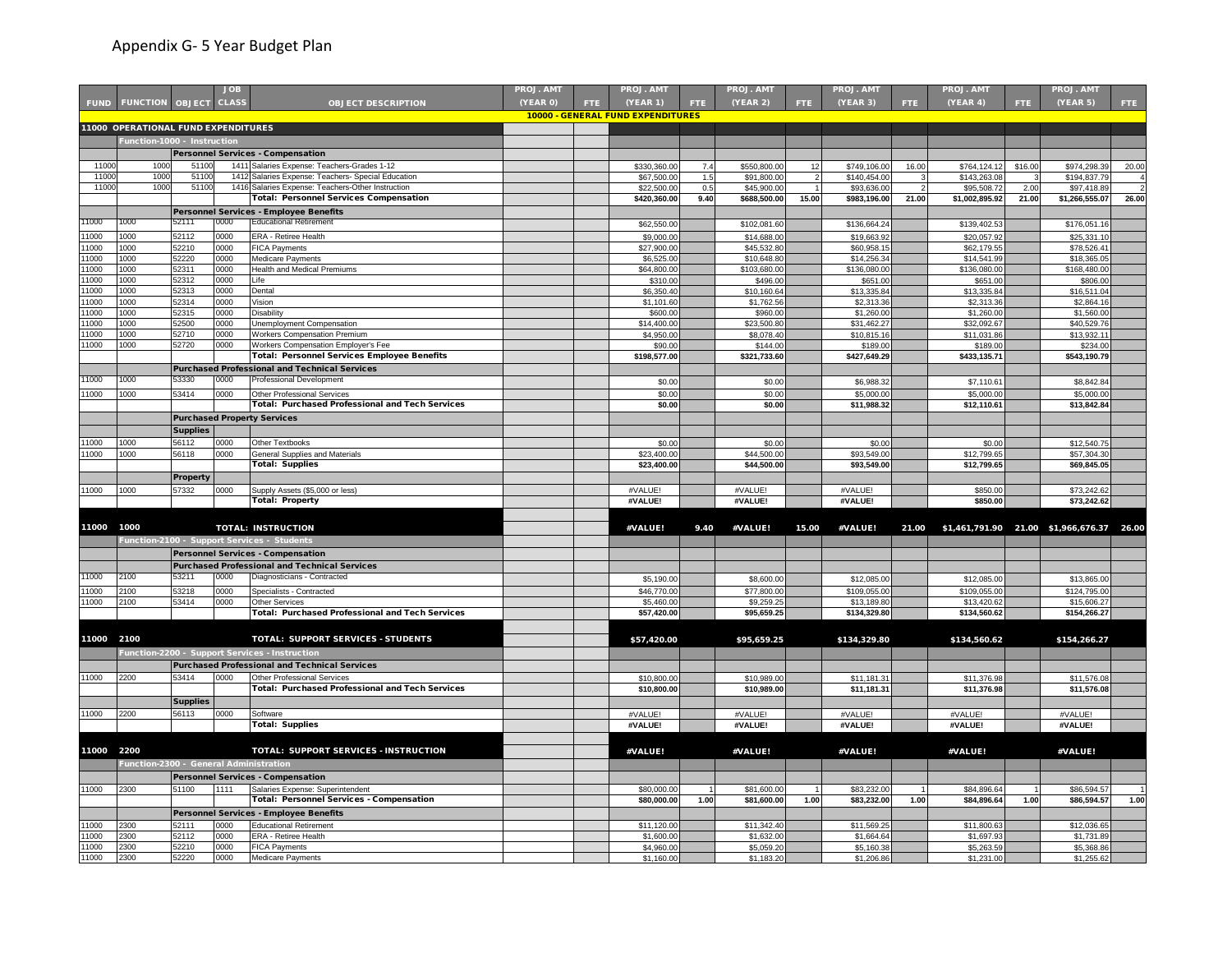| 11000          | 2300                                  | 52311                                    | 0000         | Health and Medical Premiums                                                                                            |        |      | \$6,480.0    |      | \$6,480.00        |      | \$6,480.00        |      | \$6,480.00   |      | \$6,480.00                       |      |
|----------------|---------------------------------------|------------------------------------------|--------------|------------------------------------------------------------------------------------------------------------------------|--------|------|--------------|------|-------------------|------|-------------------|------|--------------|------|----------------------------------|------|
| 11000          | 2300                                  | 52312                                    | noon         | Life                                                                                                                   |        |      | \$31.0       |      | \$31.00           |      | \$31.00           |      | \$31.00      |      | \$31.00                          |      |
| 11000          | 2300                                  | 52313                                    | 0000         | Dental                                                                                                                 |        |      | \$635.04     |      | \$635.04          |      | \$635.04          |      | \$635.04     |      | \$635.04                         |      |
| 11000          | 2300                                  | 52314                                    | 0000         | Vision                                                                                                                 |        |      | \$110.16     |      | \$110.16          |      | \$110.16          |      | \$110.16     |      | \$110.16                         |      |
| 11000          | 2300                                  | 52315                                    | 0000         | Disability                                                                                                             |        |      | \$60.00      |      | \$60.00           |      | \$60.00           |      | \$60.00      |      | \$60.00                          |      |
| 1000           | 2300                                  | 52500                                    | 0000         | Unemployment Compensation                                                                                              |        |      | \$2,560.00   |      | \$2,611.20        |      | \$2,663.42        |      | \$2,716.69   |      | \$2,771.03                       |      |
| 11000          | 2300                                  | 52710                                    | 0000         | <b>Workers Compensation Premium</b>                                                                                    |        |      | \$880.00     |      | \$897.60          |      | \$915.55          |      | \$933.86     |      | \$952.54                         |      |
| 11000          | 2300                                  | 52720                                    | 0000         | Workers Compensation Employer's Fee                                                                                    |        |      | \$9.00       |      | \$9.00            |      | \$9.00            |      | \$9.00       |      | \$9.00                           |      |
| 11000          | 2300                                  | 52912                                    | 0000         | Employee Assistance Programs                                                                                           |        |      |              |      |                   |      |                   |      |              |      |                                  |      |
|                |                                       |                                          |              | Total: Personnel Services - Employee Benefits                                                                          |        |      | \$29,605.20  |      | \$30,050.80       |      | \$30,505.31       |      | \$30,968.91  |      | \$31,441.79                      |      |
|                |                                       |                                          |              | <b>Purchased Professional and Technical Services</b>                                                                   |        |      |              |      |                   |      |                   |      |              |      |                                  |      |
| 1000           | :300                                  | 53411                                    | 0000         | Auditing                                                                                                               |        |      | \$13,000.00  |      | \$13,000.00       |      | \$13,000.00       |      | \$13,000.00  |      | \$13,000.00                      |      |
| 1000           | 2300                                  | 53413                                    | 0000         | Legal                                                                                                                  |        |      | \$8,000.00   |      | \$16,000.00       |      | \$24,000.00       |      | \$24,000.00  |      | \$24,000.00                      |      |
| 11000          | 2300                                  | 53711                                    | 0000         | Other Charges                                                                                                          |        |      | \$1,950.00   |      | \$3,250.00        |      | \$4,550.00        |      | \$4,550.00   |      | \$5,200.00                       |      |
|                |                                       |                                          |              | Total: Purchased Professional and Tech Services                                                                        |        |      | \$22,950.00  |      | \$32,250.00       |      | \$41,550.00       |      | \$41,550.00  |      | \$42,200.00                      |      |
|                |                                       | <b>Other Purchased Services</b>          |              |                                                                                                                        |        |      |              |      |                   |      |                   |      |              |      |                                  |      |
| 11000          | :300                                  | 55400                                    | 0000         | Advertising                                                                                                            |        |      | \$0.00       |      | \$0.00            |      | \$0.00            |      | \$1,095.56   |      | \$0.00                           |      |
| 11000          | 2300                                  | 55812                                    | 0000         | <b>Board Training</b>                                                                                                  |        |      | \$1,100.00   |      | \$1,111.00        |      | \$1,121.00        |      | \$1,132.00   |      | \$1,143.00                       |      |
|                |                                       |                                          |              | <b>Total: Other Purchased Services</b>                                                                                 |        |      | \$1,100.00   |      | \$1,111.00        |      | \$1,121.00        |      | \$2,227.56   |      | \$1,143.00                       |      |
|                |                                       |                                          |              |                                                                                                                        |        |      |              |      |                   |      |                   |      |              |      |                                  |      |
| 11000 2300     |                                       |                                          |              | TOTAL: GENERAL ADMINISTRATION                                                                                          | \$0.00 | 0.00 | \$133,655.20 |      | 1.00 \$145,011.80 |      | 1.00 \$156,408.31 | 1.00 |              |      | \$159,643.12  1.00  \$161,379.36 | 1.00 |
|                | Function-2400 - School Administration |                                          |              |                                                                                                                        |        |      |              |      |                   |      |                   |      |              |      |                                  |      |
|                |                                       |                                          |              |                                                                                                                        |        |      |              |      |                   |      |                   |      |              |      |                                  |      |
|                |                                       |                                          |              | <b>Personnel Services - Compensation</b>                                                                               |        |      |              |      |                   |      |                   |      |              |      |                                  |      |
| 11000<br>11000 | 2400<br>2400                          | 51100<br>51100                           | 1211<br>1217 | Salaries Expense: Coordinator/Subject Matter Specialist<br>Salaries Expense: Secretary, Clerical, Technical Assistants |        |      | \$55,000.00  |      | \$56,100.00       |      | \$0.00            |      | \$0.00       |      | \$0.00                           |      |
|                |                                       |                                          |              |                                                                                                                        |        |      | \$90,000.00  |      | \$153,000.00      |      | \$218,484.00      |      | \$222,853.68 |      | \$292,256.68                     |      |
|                |                                       |                                          |              | Total: Personnel Services - Compensation                                                                               |        |      | \$145,000.00 | 3.00 | \$209,100.00      | 4.00 | \$218,484.00      | 4.00 | \$222,853.68 | 4.00 | \$292,256.68                     | 5.00 |
|                |                                       |                                          |              | Personnel Services - Employee Benefits                                                                                 |        |      |              |      |                   |      |                   |      |              |      |                                  |      |
| 11000          | 2400                                  | 52111                                    | 0000         | <b>Educational Retirement</b>                                                                                          |        |      | \$20,155.00  |      | \$29,064.90       |      | \$30,369.28       |      | \$30,976.66  |      | \$40,623.68                      |      |
| 11000          | 2400                                  | 52112                                    | 0000         | ERA - Retiree Health                                                                                                   |        |      | \$2,900.00   |      | \$4,182.00        |      | \$4,369.68        |      | \$4,457.07   |      | \$5,845.13                       |      |
| 11000          | 2400                                  | 52210                                    | 0000         | <b>FICA Payments</b>                                                                                                   |        |      | \$8,990.00   |      | \$12,964.20       |      | \$13,546.01       |      | \$13,816.93  |      | \$18,119.91                      |      |
| 11000          | 2400                                  | 52220                                    | 0000         | Medicare Payments                                                                                                      |        |      | \$2,102.50   |      | \$3,031.9         |      | \$3,168.02        |      | \$3,231.38   |      | \$4,237.72                       |      |
| 11000          | 2400                                  | 52311                                    | 0000         | Health and Medical Premiums                                                                                            |        |      | \$19,440.00  |      | \$25,920.00       |      | \$25,920.00       |      | \$25,920.00  |      | \$32,400.00                      |      |
| 1000<br>11000  | 2400<br>2400                          | 52312<br>52313                           | 0000<br>0000 | Life<br>Dental                                                                                                         |        |      | \$93.0       |      | \$124.00          |      | \$124.0           |      | \$124.0      |      | \$155.00                         |      |
|                |                                       |                                          |              |                                                                                                                        |        |      | \$1,905.12   |      | \$2,540.16        |      | \$2,540.16        |      | \$2,540.16   |      | \$3,175.20                       |      |
| 1000           | 2400                                  | 52314                                    | 0000         | Vision                                                                                                                 |        |      | \$330.48     |      | \$440.64          |      | \$440.64          |      | \$440.64     |      | \$550.80                         |      |
| 11000<br>11000 | 2400<br>2400                          | 52315<br>52500                           | 0000<br>0000 | Disability                                                                                                             |        |      | \$180.00     |      | \$240.00          |      | \$240.00          |      | \$240.00     |      | \$300.00                         |      |
|                |                                       |                                          |              | Unemployment Compensation                                                                                              |        |      | \$4,640.00   |      | \$6,691.20        |      | \$6,991.49        |      | \$7,131.32   |      | \$9,352.2                        |      |
| 11000          | 2400                                  | 52710                                    | 0000         | Workers Compensation Premium                                                                                           |        |      | \$1,595.00   |      | \$2,300.1         |      | \$2,403.32        |      | \$2,451.39   |      | \$3,214.82                       |      |
| 11000          | 2400                                  | 52720                                    | 0000         | Workers Compensation Employer's Fee                                                                                    |        |      | \$27.00      |      | \$36.00           |      | \$36.00           |      | \$36.00      |      | \$45.00                          |      |
|                |                                       |                                          |              | Total: Personnel Services - Employee Benefits                                                                          |        |      | \$62,358.10  |      | \$87,535.15       |      | \$90,148.59       |      | \$91,365.55  |      | \$118,019.49                     |      |
|                |                                       | <b>Supplies</b>                          |              |                                                                                                                        |        |      |              |      |                   |      |                   |      |              |      |                                  |      |
| 11000          | 2400                                  | 56113                                    | 0000         | Software                                                                                                               |        |      | \$0.0        |      | \$1,322.79        |      | \$1,884.26        |      | \$1,917.2    |      | \$2,229.47                       |      |
|                |                                       |                                          |              | <b>Total: Supplies</b>                                                                                                 |        |      | \$0.00       |      | \$1,322.75        |      | \$1,884.26        |      | \$1,917.23   |      | \$2,229.47                       |      |
|                |                                       |                                          |              |                                                                                                                        |        |      |              |      |                   |      |                   |      |              |      |                                  |      |
| 11000 2400     |                                       |                                          |              | TOTAL: SCHOOL ADMINISTRATION                                                                                           |        |      | \$207,358.10 | 3.00 | \$297,957.90      | 4.00 | \$310,516.85      | 4.00 | \$316,136.46 | 4.00 | \$412,505.64                     | 5.00 |
|                | Function-2500 - Central Services      |                                          |              |                                                                                                                        |        |      |              |      |                   |      |                   |      |              |      |                                  |      |
|                |                                       |                                          |              | <b>Purchased Professional and Technical Services</b>                                                                   |        |      |              |      |                   |      |                   |      |              |      |                                  |      |
| 11000          | 2500                                  | 53414                                    | 0000         | <b>Other Services</b>                                                                                                  |        |      | \$61,839.38  |      | \$62,017.46       |      | \$62,170.10       |      | \$62,170.10  |      | \$62,322.74                      |      |
|                |                                       |                                          |              | <b>Total: Purchased Professional and Tech Services</b>                                                                 |        |      | \$61,839.38  |      | \$62,017.46       |      | \$62,170.10       |      | \$62,170.10  |      | \$62.322.74                      |      |
|                |                                       |                                          |              | <b>Purchased Property Services</b>                                                                                     |        |      |              |      |                   |      |                   |      |              |      |                                  |      |
| 11000          | 2500                                  | 54630                                    | 0000         |                                                                                                                        |        |      | \$9,600.00   |      | \$9,768.00        |      | \$15,169.31       |      | \$15,169.31  |      | \$15,434.77                      |      |
|                |                                       |                                          |              | Rental - Computers and Related Equipment<br><b>Total: Purchased Property Services</b>                                  |        |      | \$9,600.00   |      | \$9,768.00        |      | \$15,169.31       |      | \$15,169.31  |      | \$15,434.77                      |      |
|                |                                       |                                          |              |                                                                                                                        |        |      |              |      |                   |      |                   |      |              |      |                                  |      |
| 11000          | 2500                                  | <b>Other Purchased Services</b><br>55400 |              |                                                                                                                        |        |      |              |      |                   |      |                   |      |              |      |                                  |      |
|                |                                       |                                          | 0000         | Advertising                                                                                                            |        |      | \$0.00       |      | \$0.00            |      | \$500.00          |      | \$3,000.00   |      | \$0.00                           |      |
|                |                                       |                                          |              | <b>Total: Other Purchased Services</b>                                                                                 |        |      | \$0.00       |      | \$0.00            |      | \$500.00          |      | \$3,000.00   |      | \$0.00                           |      |
|                |                                       | <b>Supplies</b>                          |              |                                                                                                                        |        |      |              |      |                   |      |                   |      |              |      |                                  |      |
| 11000          | 2500                                  | 56118                                    | 0000         | General Supplies and Materials                                                                                         |        |      | \$16.200.0   |      | \$21.774.5        |      | \$41,308.72       |      | \$14,010.54  |      | \$31.298.2                       |      |
|                |                                       |                                          |              | <b>Total: Supplies</b>                                                                                                 |        |      | \$16,200.00  |      | \$21,774.50       |      | \$41,308.72       |      | \$14,010.54  |      | \$31,298.28                      |      |
|                |                                       | Property                                 |              |                                                                                                                        |        |      |              |      |                   |      |                   |      |              |      |                                  |      |
| 11000          | 2500                                  | 57332                                    | 0000         | Supply Assets (\$5,000 or less)                                                                                        |        |      | \$0.00       |      | \$0.00            |      | \$0.00            |      | \$0.00       |      | \$2,500.00                       |      |
|                |                                       |                                          |              | <b>Total: Property</b>                                                                                                 |        |      | \$0.00       |      | \$0.00            |      | \$0.00            |      | \$0.00       |      | \$2,500.00                       |      |
|                |                                       |                                          |              |                                                                                                                        |        |      |              |      |                   |      |                   |      |              |      |                                  |      |
| 11000 2500     |                                       |                                          |              | <b>TOTAL: CENTRAL SERVICES</b>                                                                                         |        |      |              |      | \$93,559.96       |      | \$119,148.13      |      | \$94,349.95  |      |                                  |      |
|                |                                       |                                          |              |                                                                                                                        |        |      | \$87,639.38  |      |                   |      |                   |      |              |      | \$111,555.79                     |      |
|                |                                       |                                          |              | Function-2600 - Operation and Maintenance of Plant                                                                     |        |      |              |      |                   |      |                   |      |              |      |                                  |      |
|                |                                       |                                          |              | <b>Purchased Property Services</b>                                                                                     |        |      |              |      |                   |      |                   |      |              |      |                                  |      |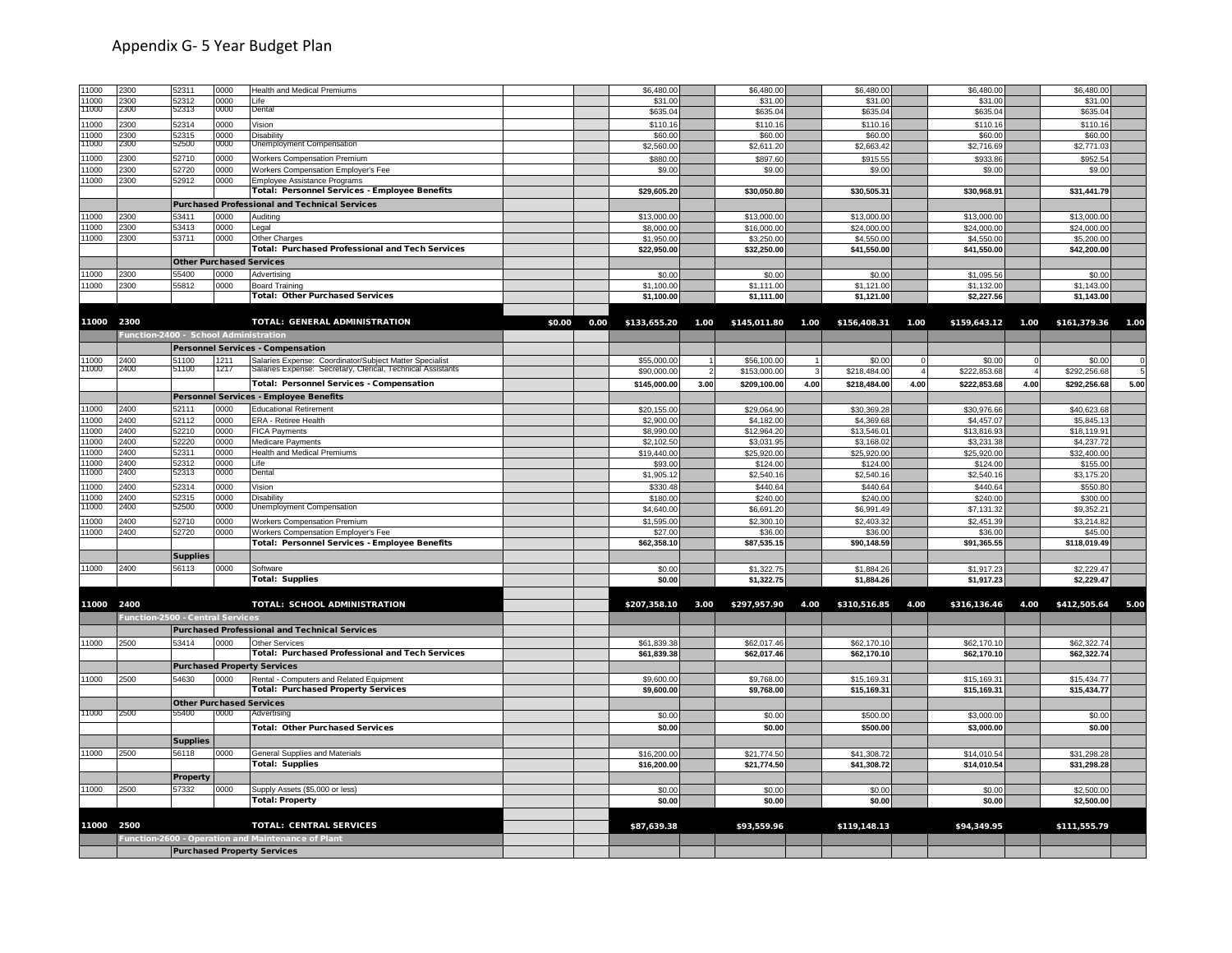| 11000      | 2600                                     | 54311                           | 0000 | Maintenance & Repair - Furniture/Fixtures/Equipment                         |                                           | \$5,460.00            |       | \$9,259.2    |           | \$13,189.80  |       | \$13,420.62  |        | \$15,606.27                |       |
|------------|------------------------------------------|---------------------------------|------|-----------------------------------------------------------------------------|-------------------------------------------|-----------------------|-------|--------------|-----------|--------------|-------|--------------|--------|----------------------------|-------|
| 11000      | 2600                                     | 54312                           | 0000 | Maintenance & Repair - Buildings and Grounds                                |                                           | \$16,380.00           |       | \$27,777.75  |           | \$39,569.40  |       | \$40,261.87  |        | \$46,818.80                |       |
| 11000      | 2600                                     | 54411                           | 0000 | Electricity                                                                 |                                           | \$16,380.00           |       | \$27,777.7   |           | \$39,569.40  |       | \$40,261.8   |        | \$46,818.8                 |       |
| 11000      | 2600                                     | 54412                           | 0000 | Natural Gas (Buildings)                                                     |                                           | \$9,000.00            |       | \$9,157.50   |           | \$9,317.76   |       | \$9,480.82   |        | \$9,646.73                 |       |
| 11000      | 2600                                     | 54413                           | 0000 | Propane/Butane (Buildings)                                                  |                                           | \$0.00                |       | \$0.00       |           | \$0.00       |       | \$0.00       |        | \$0.00                     |       |
| 11000      | 2600                                     | 54414                           | 0000 | Other Energy (Buildings)                                                    |                                           | \$0.00                |       | \$0.00       |           | \$0.00       |       | \$0.00       |        | \$0.00                     |       |
| 11000      | 2600                                     | 54415                           | 0000 | Water/Sewage                                                                |                                           | \$0.00                |       | \$0.00       |           | \$0.00       |       | \$0.00       |        | \$0.00                     |       |
| 11000      | 2600                                     | 54416                           | 0000 | <b>Communication Services</b>                                               |                                           | \$3,600.00            |       | \$3,663.00   |           | \$5,280.10   |       | \$5,372.46   |        | \$5,466.48                 |       |
| 11000      | 2600                                     | 54610                           | 0000 | Rental - Land and Buildings                                                 |                                           | \$120,120.00          |       | \$200,200.00 |           | \$280,280.00 |       | \$295,825.71 |        | \$317,083.46               |       |
| 11000      | 2600                                     | 54620                           | 0000 | Rental - Equipment and Vehicles                                             |                                           | \$0.00                |       | \$0.00       |           | \$0.00       |       | \$0.00       |        | \$0.00                     |       |
| 11000      | 2600                                     | 54630                           | 0000 | Rental - Computers and Related Equipment                                    |                                           | \$0.00                |       | \$0.00       |           | \$0.00       |       | \$0.00       |        | \$0.00                     |       |
|            |                                          |                                 |      | <b>Total: Purchased Property Services</b>                                   |                                           | \$170,940.00          |       | \$277,835.25 |           | \$387,206.47 |       | \$404,623.35 |        | \$441,440.54               |       |
|            |                                          | <b>Other Purchased Services</b> |      |                                                                             |                                           |                       |       |              |           |              |       |              |        |                            |       |
| 11000      | 2600                                     | 55200                           | 0000 | Property/Liability Insurance                                                |                                           | \$17,500.00           |       | \$20,858.75  |           | \$23,294.39  |       | \$25,808.89  |        | \$28,404.26                |       |
|            |                                          |                                 |      | <b>Total: Other Purchased Services</b>                                      |                                           | \$17,500.00           |       | \$20,858.75  |           | \$23,294.39  |       | \$25,808.89  |        | \$28,404.26                |       |
|            |                                          | <b>Supplies</b>                 |      |                                                                             |                                           |                       |       |              |           |              |       |              |        |                            |       |
| 11000      | 2600                                     | 56118                           | 0000 | General Supplies and Materials                                              |                                           | \$3,900.00            |       | \$6,613.75   |           | \$9,421.29   |       | \$9,586.1    |        | \$11,147.33                |       |
|            |                                          |                                 |      | <b>Total: Supplies</b>                                                      |                                           | \$3,900.00            |       | \$6,613.75   |           | \$9,421.29   |       | \$9,586.16   |        | \$11,147.33                |       |
|            |                                          |                                 |      |                                                                             |                                           |                       |       |              |           |              |       |              |        |                            |       |
| 11000 2600 |                                          |                                 |      | TOTAL: OPERATION AND MAINTENANCE OF PLANT                                   |                                           | \$192,340.00          |       | \$305,307.75 |           | \$419,922.15 |       | \$440,018.40 |        | \$480,992.14               |       |
|            | Function-3100 - Food Services Operations |                                 |      |                                                                             |                                           |                       |       |              |           |              |       |              |        |                            |       |
|            |                                          |                                 |      |                                                                             |                                           |                       |       |              |           |              |       |              |        |                            |       |
| 11000      | 3100                                     | 53414                           | 0000 | Other Services                                                              |                                           | \$20,079.24           |       | \$33,465.39  |           | \$46,851.55  |       | \$46,851.55  |        | \$53,544.63                |       |
|            |                                          |                                 |      | <b>Total: Property</b>                                                      |                                           | \$20,079.24           |       | \$33,465.39  |           | \$46,851.55  |       | \$46,851.55  |        | \$53,544.63                |       |
|            |                                          |                                 |      |                                                                             |                                           |                       |       |              |           |              |       |              |        |                            |       |
| 11000 3100 |                                          |                                 |      | <b>TOTAL: FOOD SERVICES OPERATIONS</b>                                      |                                           | \$20,079.24           |       | \$33,465.39  |           | \$46,851.55  |       | \$46,851.55  |        | \$53,544.63                |       |
|            |                                          |                                 |      |                                                                             |                                           |                       |       |              |           |              |       |              |        |                            |       |
| 11000      |                                          |                                 |      | TOTAL: OPERATIONAL FUND                                                     |                                           | #VALUE!               | 13    | #VALUE!      | 20        | #VALUE!      | 26    | #VALUE!      | 26     | #VALUE!                    | 32    |
|            |                                          |                                 |      |                                                                             |                                           |                       |       |              |           |              |       |              |        |                            |       |
|            | 13000 PUPIL TRANSPORTATION EXPENDITURES  |                                 |      |                                                                             |                                           |                       |       |              |           |              |       |              |        |                            |       |
|            | Function-2700 - Student Transportation   |                                 |      |                                                                             |                                           |                       |       |              |           |              |       |              |        |                            |       |
|            |                                          | <b>Other Purchased Services</b> |      |                                                                             |                                           |                       |       |              |           |              |       |              |        |                            |       |
| 13000      | 2700                                     | 55112                           | 0000 | <b>Transportation Contractors</b><br><b>Total: Other Purchased Services</b> |                                           |                       |       | \$50,000.00  |           | \$50,000.00  |       | \$50,000.00  |        | \$50,000.00<br>\$50,000.00 |       |
|            |                                          |                                 |      |                                                                             |                                           |                       |       | \$50,000.00  |           | \$50,000.00  |       | \$50,000.00  |        |                            |       |
| 13000 2700 |                                          |                                 |      | TOTAL: STUDENT TRANSPORTATION                                               |                                           |                       |       |              |           |              |       |              |        |                            |       |
| 13000      |                                          |                                 |      | TOTAL: PUPIL TRANSPORTATION FUND                                            |                                           |                       |       | \$50,000.00  |           | \$50,000.00  |       | \$50,000.00  |        | \$50,000.00                |       |
|            |                                          |                                 |      |                                                                             |                                           |                       |       | \$50,000.00  |           | \$50,000.00  |       | \$50,000.00  |        | \$50,000.00                |       |
|            |                                          |                                 |      | 14000 INSTRUCTIONAL MATERIALS EXPENDITURES                                  |                                           |                       |       |              |           |              |       |              |        |                            |       |
|            |                                          |                                 |      |                                                                             |                                           |                       |       |              |           |              |       |              |        |                            |       |
|            | Function-1000 - Instruction              | <b>Supplies</b>                 |      |                                                                             |                                           |                       |       |              |           |              |       |              |        |                            |       |
| 14000      | 1000                                     | 56111                           | 0000 | Instructional Materials Cash - 50% Textbooks                                |                                           | \$5,148.00            |       | \$8,580.00   |           | \$12,012.00  |       | \$12,012.00  |        | \$13,728.00                |       |
|            |                                          |                                 |      |                                                                             |                                           |                       |       |              |           |              |       |              |        |                            |       |
| 14000 1000 |                                          |                                 |      | <b>TOTAL: INSTRUCTION</b>                                                   |                                           | \$5,148.00            |       | \$8,580.00   |           | \$12,012.00  |       | \$12,012.00  |        | \$13,728.00                |       |
|            |                                          |                                 |      |                                                                             |                                           |                       |       |              |           |              |       |              |        |                            |       |
| 14000      |                                          |                                 |      | TOTAL: INSTRUCTIONAL MATERIALS                                              |                                           | \$5,148.00            |       | \$8,580.00   |           | \$12,012.00  |       | \$12,012.00  |        | \$13,728.00                |       |
| 10000      |                                          |                                 |      | <b>TOTAL: GENERAL FUND EXPENDITURES</b>                                     |                                           | #VALUE!               | 13.40 | #VALUE!      | 20.00     | #VALUE!      | 26.00 | #VALUE!      | 26.00  | #VALUE!                    | 32.00 |
|            |                                          |                                 |      |                                                                             | 20000 - SPECIAL REVENUE FUND EXPENDITURES |                       |       |              |           |              |       |              |        |                            |       |
|            | 21000 FOOD SERVICES EXPENDITURES         |                                 |      |                                                                             |                                           |                       |       |              |           |              |       |              |        |                            |       |
|            | Function-3100 - Food Service Operations  |                                 |      |                                                                             |                                           |                       |       |              |           |              |       |              |        |                            |       |
|            |                                          |                                 |      |                                                                             |                                           |                       |       |              |           |              |       |              |        |                            |       |
| 21000      |                                          | <b>Supplies</b><br>56113        | 0000 |                                                                             |                                           |                       |       |              |           |              |       |              |        |                            |       |
| 21000      | 3100<br>3100                             | 56116                           | 0000 | Software<br>Food                                                            |                                           | \$133,861.57          |       | \$223,102.62 |           | \$312,343.67 |       | \$312,343.67 | \$0.00 | \$356,964.19               |       |
| 21000      | 3100                                     | 56117                           | 0000 | Non-Food                                                                    |                                           |                       |       |              |           |              |       |              |        |                            |       |
| 21000      | 3100                                     | 56118                           | 0000 | <b>General Supplies and Materials</b>                                       |                                           |                       |       |              |           |              |       |              |        |                            |       |
|            |                                          |                                 |      | <b>Total: Supplies</b>                                                      |                                           | \$133,861.57          |       | \$223,102.62 |           | \$312,343.67 |       | \$312,343.67 |        | \$356,964.19               |       |
|            |                                          |                                 |      |                                                                             |                                           |                       |       |              |           |              |       |              |        |                            |       |
| 21000 3100 |                                          |                                 |      | TOTAL: FOOD SERVICES OPERATIONS                                             |                                           | \$133,861.57          |       | \$223,102.62 |           | \$312,343.67 |       | \$312,343.67 |        | \$356,964.19               |       |
|            |                                          |                                 |      |                                                                             |                                           |                       |       |              |           |              |       |              |        |                            |       |
|            |                                          |                                 |      | 24101 FEDERAL FLOW-THROUGH GRANTS - TITLE 1 ESEA EXPENDITURES               |                                           |                       |       |              |           |              |       |              |        |                            |       |
|            | Function-1000 - Instruction              |                                 |      |                                                                             |                                           |                       |       |              |           |              |       |              |        |                            |       |
|            |                                          |                                 |      | <b>Personnel Services - Compensation</b>                                    |                                           |                       |       |              |           |              |       |              |        |                            |       |
| 24101      | 1000                                     |                                 |      | 51100 1411 Salaries Expense: Teachers-Grades 1-12                           |                                           | 29,640.00<br><b>S</b> | 0.60S | 45,900.00    | $1.00$ \$ | 46,800.00    | 1.00S | 47,700.00    | 1.00S  | 48,600.00                  | 1.00  |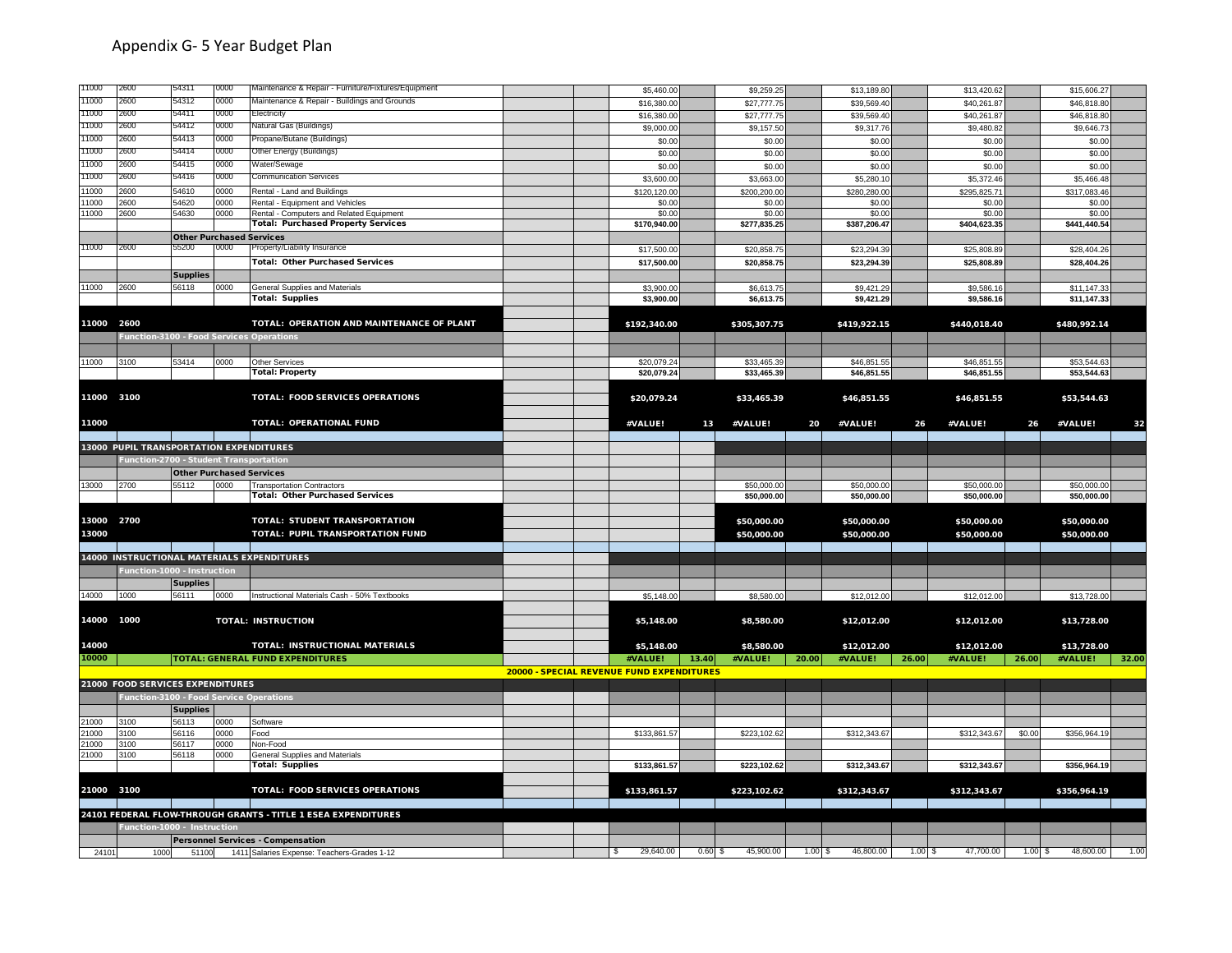|                          |                                              |                 |              | <b>Total: Personnel Services Compensation</b>                           |                    | \$29,640.00        | 0.60   | \$45,900.00        | 1.00 | \$46,800.00        | 1.00 | \$47,700.00        | 1.00 | \$48,600.00 | 1.00   |
|--------------------------|----------------------------------------------|-----------------|--------------|-------------------------------------------------------------------------|--------------------|--------------------|--------|--------------------|------|--------------------|------|--------------------|------|-------------|--------|
|                          |                                              |                 |              | Personnel Services - Employee Benefits                                  |                    |                    |        |                    |      |                    |      |                    |      |             |        |
| 24101 1000               |                                              | 52111           | 0000         | <b>Educational Retirement</b>                                           |                    |                    |        |                    |      | \$6,505.20         |      | \$6,630.30         |      | \$6,755.40  |        |
| 24101 1000               |                                              | 52112           | 0000         | ERA - Retiree Health                                                    |                    |                    |        |                    |      | \$936.00           |      | \$954.00           |      | \$972.00    |        |
| 24101 1000               |                                              | 52210           | 0000         | <b>FICA Payments</b>                                                    |                    |                    |        |                    |      | \$2,901.60         |      | \$2,957.4          |      | \$3,013.20  |        |
| 24101 1000               |                                              | 52220           | 0000         | Medicare Payments                                                       |                    |                    |        |                    |      | \$678.6            |      | \$691.6            |      | \$704.70    |        |
| 24101 1000               |                                              | 52311           | 0000         | Health and Medical Premiums                                             |                    |                    |        |                    |      | \$6,480.00         |      | \$6,480.00         |      | \$6,480.00  |        |
| 24101 1000               |                                              | 52312           | 0000         | Life                                                                    |                    |                    |        |                    |      | \$31.00            |      | \$31.00            |      | \$31.00     |        |
| 24101 1000               |                                              | 52313           | 0000         | Dental                                                                  |                    |                    |        |                    |      | \$635.04           |      | \$635.04           |      | \$635.04    |        |
| 24101 1000               |                                              | 52314           | 0000         | Vision                                                                  |                    |                    |        |                    |      | \$110.16           |      | \$110.16           |      | \$110.16    |        |
| 24101 1000               |                                              | 52315           | 0000         | Disability                                                              |                    |                    |        |                    |      | \$60.00            |      | \$60.00            |      | \$60.00     |        |
| 24101 1000               |                                              | 52500           | 0000         | Unemployment Compensation                                               |                    |                    |        |                    |      | \$1,497.60         |      | \$1,526.40         |      | \$1,555.20  |        |
| 24101 1000               |                                              | 52710           | 2000         | Workers Compensation Premium                                            |                    |                    |        |                    |      | \$514.80           |      | \$524.70           |      | \$534.60    |        |
|                          | 24101 1000                                   | 52720           | 0000         | Workers Compensation Employer's Fee                                     |                    |                    |        |                    |      | \$9.00             |      | \$9.00             |      | \$9.00      |        |
|                          |                                              |                 |              | Total: Personnel Services Employee Benefits                             |                    | \$0.00             |        | \$0.00             |      | \$20,359.00        |      | \$20,609.65        |      | \$20,860.30 |        |
|                          |                                              | <b>Supplies</b> |              |                                                                         |                    |                    |        |                    |      |                    |      |                    |      |             |        |
| 24101 1000               |                                              | 56118           | 0000         | General Supplies and Materials                                          |                    |                    |        | \$3,500.00         |      | \$2,001.00         |      | \$850.3            |      | \$9,579.70  |        |
|                          |                                              |                 |              | <b>Total: Supplies</b>                                                  |                    | \$0.00             |        | \$3,500.00         |      | \$2,001.00         |      | \$850.35           |      | \$9,579.70  |        |
|                          |                                              |                 |              |                                                                         |                    |                    |        |                    |      |                    |      |                    |      |             |        |
| 24101 1000               |                                              |                 |              | <b>TOTAL: INSTRUCTION</b>                                               |                    | \$29,640.00        | 0.60   | \$49,400.00        | 1.00 | \$69,160.00        | 1.00 | \$69,160.00        | 1.00 | \$79,040.00 | 1.00   |
|                          |                                              |                 |              |                                                                         |                    |                    |        |                    |      |                    |      |                    |      |             |        |
| 24101                    |                                              |                 |              | TOTAL: TITLE I EXPENDITURES                                             |                    | \$29,640.00        | \$0.60 | \$49,400.00 \$1.00 |      | \$69,160.00 \$1.00 |      | \$69,160.00 \$1.00 |      | \$79,040.00 | \$1.00 |
|                          | 24154 Federal Flow-Through Grants - Title II |                 |              |                                                                         |                    |                    |        |                    |      |                    |      |                    |      |             |        |
|                          |                                              |                 |              |                                                                         |                    |                    |        |                    |      |                    |      |                    |      |             |        |
|                          |                                              |                 |              | <b>Purchased Professional and Technical Services</b>                    |                    |                    |        |                    |      |                    |      |                    |      |             |        |
| 24154 1000               |                                              | 53330           | 0000         | <b>Professional Development</b>                                         |                    | \$5,757.00         |        | \$9,595.00         |      | \$13,433.00        |      | \$13,433.00        |      | \$15,352.00 |        |
| 24154 2400               |                                              | 53330           | 0000         | Professional Development                                                |                    | \$1,919.00         |        | \$3,198.33         |      | \$4,477.67         |      | \$4,477.67         |      | \$5,117.33  |        |
| 24154                    |                                              |                 |              | TOTAL: TITLE II EXPENDITURES                                            |                    |                    |        |                    |      |                    |      |                    |      |             |        |
|                          |                                              |                 |              |                                                                         |                    | \$7,676.00         |        | \$12,793.33        |      | \$17,910.67        |      | \$17,910.67        |      | \$20,469.33 |        |
|                          |                                              |                 |              | 24106 FEDERAL FLOW-THROUGH GRANTS - ENTITLEMENT IDEA-B EXPENDITURES     |                    |                    |        |                    |      |                    |      |                    |      |             |        |
|                          | Function-1000 - Instruction                  |                 |              |                                                                         |                    |                    |        |                    |      |                    |      |                    |      |             |        |
|                          |                                              |                 |              | <b>Purchased Professional and Technical Services</b>                    |                    |                    |        |                    |      |                    |      |                    |      |             |        |
| 24106 2100               |                                              | 53211           | 0000         | Diagnosticians - Contracted                                             |                    | \$1,050.00         |        | \$1,800.00         |      | \$2,475.00         |      | \$2,475.00         |      | \$2,775.00  |        |
| 24106 2100               |                                              | 53218           | 0000         | Specialists - Contracted                                                |                    | \$3,150.00         |        | \$5,400.00         |      | \$7,425.00         |      | \$7,425.00         |      | \$8,325.00  |        |
|                          |                                              |                 |              | <b>Total: Purchased Professional and Tech Services</b>                  |                    | \$4,200.00         |        | \$7,200.00         |      | \$9,900.00         |      | \$9,900.00         |      | \$11,100.00 |        |
|                          |                                              |                 |              |                                                                         |                    |                    |        |                    |      |                    |      |                    |      |             |        |
| 24106 2100               |                                              |                 |              | TOTAL: SUPPORT SERVICES - STUDENTS                                      |                    | \$4,200.00         |        | \$7,200.00         |      | \$9,900.00         |      | \$9,900.00         |      | \$11,100.00 |        |
| 24106                    |                                              |                 |              | TOTAL: IDEA-B ENTITLEMENT EXPENDITURES                                  |                    | \$4,200.00         |        | \$7,200.00         |      | \$9,900.00         |      | \$9,900.00         |      | \$11,100.00 |        |
|                          |                                              |                 |              |                                                                         |                    |                    |        |                    |      |                    |      |                    |      |             |        |
|                          |                                              |                 |              | 24146 FEDERAL FLOW-THROUGH GRANTS - CHARTER SCHOOL PROGRAM EXPENDITURES |                    |                    |        |                    |      |                    |      |                    |      |             |        |
|                          | Function-1000 - Instruction                  |                 |              |                                                                         |                    |                    |        |                    |      |                    |      |                    |      |             |        |
|                          |                                              |                 |              | <b>Purchased Professional and Technical Services</b>                    |                    |                    |        |                    |      |                    |      |                    |      |             |        |
| 24146 1000               |                                              | 53330           | 0000         | <b>Professional Development</b>                                         | \$15,500.00        | \$16,500.00        |        | \$23,341.88        |      |                    |      |                    |      |             |        |
| 24146 1000               |                                              | 53414           | 0000         | Other Professional Services                                             | \$0.0              | \$23,000.0         |        | \$37,000.0         |      |                    |      |                    |      |             |        |
| 24146 1000               |                                              | 53711           | 0000         | Other Charges                                                           | \$0.00             | \$0.00             |        | \$0.00             |      |                    |      |                    |      |             |        |
|                          |                                              |                 |              | Total: Purchased Professional and Tech Services                         | \$15,500.00        | \$39,500.00        |        | \$60,341.88        |      |                    |      |                    |      |             |        |
|                          |                                              | <b>Supplies</b> |              |                                                                         |                    |                    |        |                    |      |                    |      |                    |      |             |        |
| 24146                    |                                              | 1000 56109      | 0000         | Instructional Materials On-Line Digital Subscriptions                   | \$0.00             | \$0.00             |        | \$0.0              |      |                    |      |                    |      |             |        |
| 24146                    |                                              | 1000 56112      | 0000         | Other Textbooks                                                         | \$35,100.0         | \$23,400.00        |        | \$35,714.2         |      |                    |      |                    |      |             |        |
| 24146                    |                                              | 1000 56113      | 0000         | Software                                                                | \$0.00             | \$0.00             |        | \$0.00             |      |                    |      |                    |      |             |        |
| 24146                    |                                              | 1000 56114      | 0000         | Library and Audio Visual                                                | \$0.00             | \$0.00             |        | \$0.00             |      |                    |      |                    |      |             |        |
|                          |                                              |                 |              | <b>Total: Supplies</b>                                                  | \$35,100.00        | \$23,400.00        |        | \$35,714.25        |      |                    |      |                    |      |             |        |
|                          |                                              | Property        |              |                                                                         |                    |                    |        |                    |      |                    |      |                    |      |             |        |
| 24146 1000               |                                              | 57331           | 0000         | Fixed Assets (more than \$5,000)                                        | \$0.00             | \$0.00             |        | \$0.00             |      |                    |      |                    |      |             |        |
| 24146 1000               |                                              | 57332           | 0000         | Supply Assets (\$5,000 or less)                                         | \$120,522.50       | \$38,769.81        |        | \$190,248.36       |      |                    |      |                    |      |             |        |
|                          |                                              |                 |              | <b>Total: Property</b>                                                  | \$120,522.50       | \$38,769.81        |        | \$190,248.36       |      |                    |      |                    |      |             |        |
|                          |                                              |                 |              |                                                                         |                    |                    |        |                    |      |                    |      |                    |      |             |        |
| 24146 1000               |                                              |                 |              | <b>TOTAL: INSTRUCTION</b>                                               | \$171,122.50       | \$101,669.81       |        | \$286,304.48       |      |                    |      |                    |      |             |        |
|                          |                                              |                 |              |                                                                         |                    |                    |        |                    |      |                    |      |                    |      |             |        |
|                          |                                              |                 |              | Function-2200 - Support Services - Instruction                          |                    |                    |        |                    |      |                    |      |                    |      |             |        |
|                          |                                              | <b>Supplies</b> |              |                                                                         |                    |                    |        |                    |      |                    |      |                    |      |             |        |
| 24146 2200               |                                              | 56113<br>56114  | 0000         | Software                                                                | \$3,580.2          | \$4,472.0          |        | \$4,633.8          |      |                    |      |                    |      |             |        |
| 24146 2200<br>24146 2200 |                                              | 56118           | 0000<br>0000 | Library And Audio-Visual<br>General Supplies and Materials              | #VALUE!<br>#VALUE! | #VALUE!<br>#VALUE! |        | #VALUE!<br>#VALUE! |      |                    |      |                    |      |             |        |
|                          |                                              |                 |              | <b>Total: Supplies</b>                                                  | #VALUE!            | #VALUE!            |        | #VALUE!            |      |                    |      |                    |      |             |        |
|                          |                                              |                 |              |                                                                         |                    |                    |        |                    |      |                    |      |                    |      |             |        |
| 24146 2200               |                                              |                 |              | TOTAL: SUPPORT SERVICES - INSTRUCTION                                   | #VALUE!            | #VALUE!            |        | #VALUE!            |      |                    |      |                    |      |             |        |
|                          |                                              |                 |              |                                                                         |                    |                    |        |                    |      |                    |      |                    |      |             |        |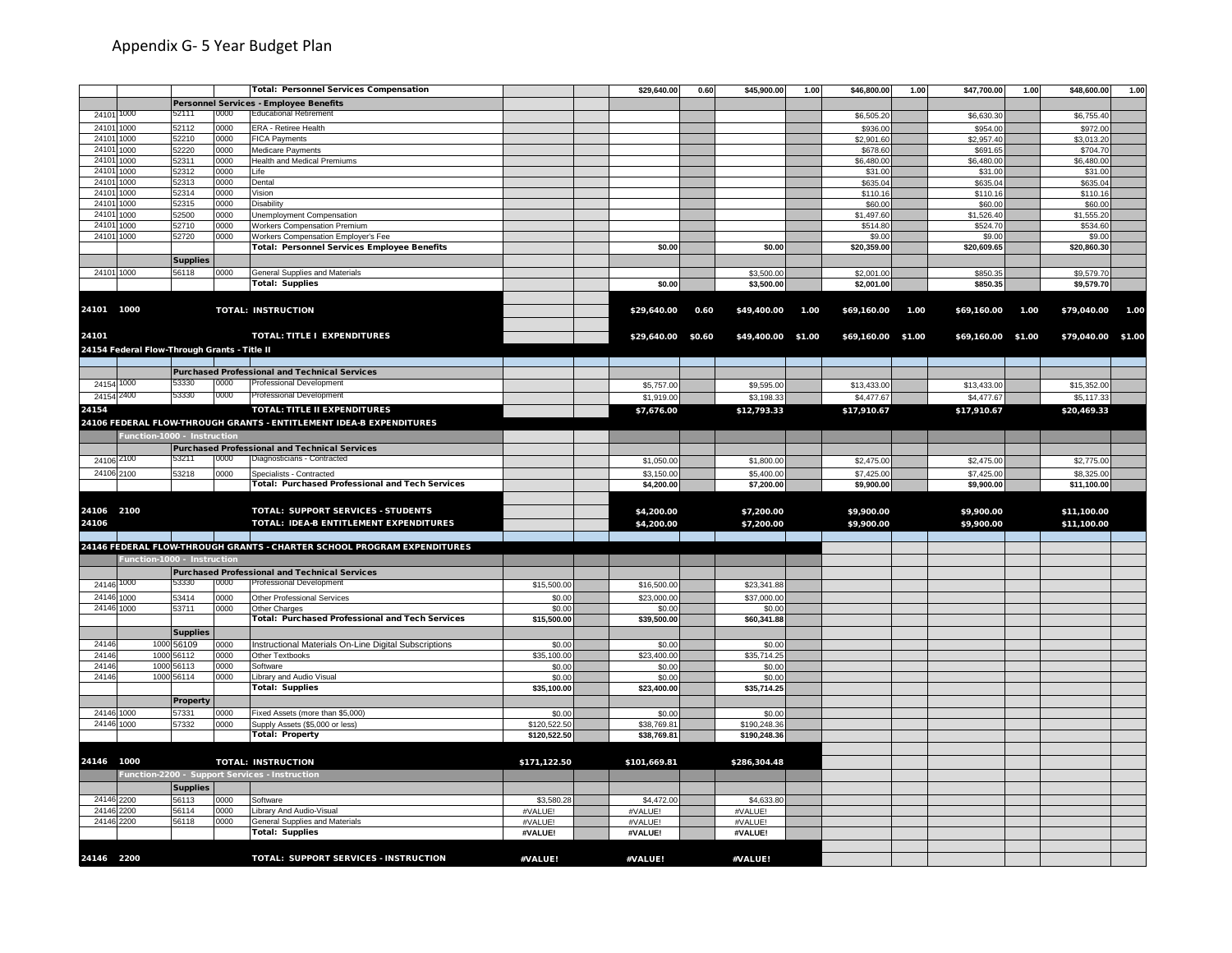|                          | Function-2300 - General Administration |                                 |      |                                                                               |                      |      |                   |      |                   |      |  |  |  |
|--------------------------|----------------------------------------|---------------------------------|------|-------------------------------------------------------------------------------|----------------------|------|-------------------|------|-------------------|------|--|--|--|
|                          |                                        |                                 |      | Personnel Services - Compensation                                             |                      |      |                   |      |                   |      |  |  |  |
| 24146 2300               |                                        | 51100                           | 1111 | Salaries Expense: Superintendent                                              | \$60,000.00          |      |                   |      |                   |      |  |  |  |
|                          |                                        |                                 |      | Total: Personnel Services - Compensation                                      | \$60,000.00          | 0.75 | \$0.00            | 0.00 | \$0.00            | 0.00 |  |  |  |
|                          |                                        |                                 |      | Personnel Services - Employee Benefits                                        |                      |      |                   |      |                   |      |  |  |  |
| 24146 2300               |                                        | 52111                           | 0000 | <b>Educational Retirement</b>                                                 |                      |      |                   |      |                   |      |  |  |  |
| 24146 2300               |                                        | 52112                           | 0000 | ERA - Retiree Health                                                          |                      |      |                   |      |                   |      |  |  |  |
| 24146 2300               |                                        | 52210                           | 0000 | <b>FICA Payments</b>                                                          | \$3,720.00           |      |                   |      |                   |      |  |  |  |
| 24146 2300               |                                        | 52220                           | 0000 | Medicare Payments                                                             | \$870.00             |      |                   |      |                   |      |  |  |  |
| 24146                    | 2300                                   | 52311                           | 0000 | Health and Medical Premiums                                                   | \$4,860.00           |      |                   |      |                   |      |  |  |  |
| 24146                    | 2300                                   | 52312                           | 0000 | Life                                                                          |                      |      |                   |      |                   |      |  |  |  |
| 24146                    | 2300                                   | 52313                           | 0000 | Dental                                                                        | \$476.28             |      |                   |      |                   |      |  |  |  |
| 24146 2300               |                                        | 52314                           | 0000 | Vision                                                                        | \$82.6               |      |                   |      |                   |      |  |  |  |
| 24146 2300               |                                        | 52315                           | 0000 | Disability                                                                    |                      |      |                   |      |                   |      |  |  |  |
| 24146 2300               |                                        | 52500                           | 0000 | Unemployment Compensation                                                     | \$1,920.00           |      |                   |      |                   |      |  |  |  |
| 24146 2300               |                                        | 52710                           | 0000 | Workers Compensation Premium                                                  | \$660.00             |      |                   |      |                   |      |  |  |  |
| 24146 2300               |                                        | 52720                           | 0000 | Workers Compensation Employer's Fee                                           | \$9.00               |      |                   |      |                   |      |  |  |  |
| 24146 2300               |                                        | 52912                           | 0000 | Employee Assistance Programs                                                  |                      |      |                   |      |                   |      |  |  |  |
|                          |                                        |                                 |      | Total: Personnel Services - Employee Benefits                                 | \$12,597.90          |      | \$0.00            |      | \$0.00            |      |  |  |  |
|                          |                                        | <b>Other Purchased Services</b> |      |                                                                               |                      |      |                   |      |                   |      |  |  |  |
| 24146 2300               |                                        | 55400                           | 0000 | Advertising                                                                   | \$7,080.00           |      | \$7,080.00        |      | \$7,116.40        |      |  |  |  |
| 24146 2300               |                                        | 55813                           | 0000 | Employee Travel - Non-Teachers                                                | \$0.00               |      | \$0.00            |      | \$0.00            |      |  |  |  |
|                          |                                        |                                 |      | <b>Total: Other Purchased Services</b>                                        | \$7,080.00           |      | \$7,080.00        |      | \$7,116.40        |      |  |  |  |
|                          |                                        |                                 |      |                                                                               |                      |      |                   |      |                   |      |  |  |  |
| 24146 2300               |                                        |                                 |      | TOTAL: GENERAL ADMINISTRATION                                                 | \$79,677.90          | 0.75 | \$7,080.00 \$0.00 |      | \$7,116.40 \$0.00 |      |  |  |  |
|                          | Function-2400 - School Administration  |                                 |      |                                                                               |                      |      |                   |      |                   |      |  |  |  |
|                          |                                        |                                 |      | Personnel Services - Compensation                                             |                      |      |                   |      |                   |      |  |  |  |
| 24146 2400               |                                        | 51100                           | 1217 | Salaries Expense: Secretary, Clerical, Technical Assistants                   | \$22,500.00          |      |                   |      |                   |      |  |  |  |
|                          |                                        |                                 |      | Total: Personnel Services - Compensation                                      | \$22,500.00          | 0.75 | \$0.00            | 0.00 | \$0.00            | 0.00 |  |  |  |
|                          |                                        |                                 |      | Personnel Services - Employee Benefits                                        |                      |      |                   |      |                   |      |  |  |  |
| 24146 2400               |                                        | 52111                           | 0000 | <b>Educational Retirement</b>                                                 |                      |      |                   |      |                   |      |  |  |  |
| 24146 2400               |                                        | 52112                           | 0000 | ERA - Retiree Health                                                          |                      |      |                   |      |                   |      |  |  |  |
| 24146 2400               |                                        | 52210                           | 0000 | FICA Payments                                                                 | \$1,395.0            |      |                   |      |                   |      |  |  |  |
| 24146 2400               |                                        | 52220                           | 0000 | Medicare Payments                                                             | \$326.2              |      |                   |      |                   |      |  |  |  |
| 24146 2400               |                                        | 52311                           | 0000 | Health and Medical Premiums                                                   | \$4,860.00           |      |                   |      |                   |      |  |  |  |
| 24146 2400               |                                        | 52312                           | 0000 | Life                                                                          |                      |      |                   |      |                   |      |  |  |  |
| 24146 2400               |                                        | 52313                           | 0000 | Dental                                                                        | \$476.2              |      |                   |      |                   |      |  |  |  |
| 24146                    | 2400                                   | 52314                           | 0000 | Vision                                                                        | \$82.62              |      |                   |      |                   |      |  |  |  |
| 24146                    | 2400                                   | 52315<br>52500                  | 0000 | Disability                                                                    |                      |      |                   |      |                   |      |  |  |  |
| 24146                    | 2400                                   |                                 | 0000 | Unemployment Compensation                                                     | \$720.00             |      |                   |      |                   |      |  |  |  |
| 24146                    | 2400                                   | 52710                           | 0000 | Workers Compensation Premium                                                  | \$247.5              |      |                   |      |                   |      |  |  |  |
| 24146                    | 2400                                   | 52720                           | 0000 | Workers Compensation Employer's Fee                                           | \$9.0                |      |                   |      |                   |      |  |  |  |
| 24146 2400               |                                        | 52912                           | 0000 | Employee Assistance Programs<br>Total: Personnel Services - Employee Benefits |                      |      |                   |      |                   |      |  |  |  |
|                          |                                        |                                 |      |                                                                               | \$8,116.65           |      | \$0.00            |      | \$0.00            |      |  |  |  |
|                          |                                        | <b>Supplies</b>                 |      |                                                                               |                      |      |                   |      |                   |      |  |  |  |
| 24146 2400<br>24146 2400 |                                        | 56113                           | 0000 | Software                                                                      | \$15,000.00          |      | \$0.00            |      | \$0.00            |      |  |  |  |
|                          |                                        | 56118                           | 0000 | General Supplies and Materials<br><b>Total: Supplies</b>                      | \$0.0<br>\$15,000.00 |      | \$0.00<br>\$0.00  |      | \$0.00<br>\$0.00  |      |  |  |  |
|                          |                                        |                                 |      |                                                                               |                      |      |                   |      |                   |      |  |  |  |
|                          |                                        |                                 |      |                                                                               |                      |      |                   |      |                   |      |  |  |  |
| 24146 2400               |                                        |                                 |      | TOTAL: SCHOOL ADMINISTRATION                                                  | \$45,616.65 \$0.75   |      | \$0.00            |      | \$0.00            |      |  |  |  |
|                          | Function-2500 - Central Services       |                                 |      |                                                                               |                      |      |                   |      |                   |      |  |  |  |
|                          |                                        |                                 |      | <b>Purchased Professional and Technical Services</b>                          |                      |      |                   |      |                   |      |  |  |  |
| 24146 2500               |                                        | 53414                           | 0000 | Other Services                                                                | \$12,000.0           |      | \$0.00            |      | \$0.00            |      |  |  |  |
|                          |                                        |                                 |      | <b>Total: Purchased Professional and Tech Services</b>                        | \$12,000.00          |      | \$0.00            |      | \$0.00            |      |  |  |  |
|                          |                                        | <b>Other Purchased Services</b> |      |                                                                               |                      |      |                   |      |                   |      |  |  |  |
| 24146 2500               |                                        | 55400                           | 0000 | Advertising                                                                   | \$13,500.00          |      | \$13,500.00       |      | \$13,000.00       |      |  |  |  |
|                          |                                        |                                 |      | <b>Total: Other Purchased Services</b>                                        | \$13,500.00          |      | \$13,500.00       |      | \$13,000.00       |      |  |  |  |
|                          |                                        | Property                        |      |                                                                               |                      |      |                   |      |                   |      |  |  |  |
| 24146 2500               |                                        | 57332                           | 0000 | Supply Assets (\$5,000 or less)                                               | \$20,000.00          |      | \$5,000.00        |      | \$10,000.00       |      |  |  |  |
|                          |                                        |                                 |      | <b>Total: Property</b>                                                        | \$20,000.00          |      | \$5,000.00        |      | \$10,000.00       |      |  |  |  |
|                          |                                        |                                 |      |                                                                               |                      |      |                   |      |                   |      |  |  |  |
| 24146 2500               |                                        |                                 |      | <b>TOTAL: CENTRAL SERVICES</b>                                                | \$45,500.00          |      | \$18,500.00       |      | \$23,000.00       |      |  |  |  |
|                          |                                        |                                 |      | Function-2600 - Operation and Maintenance of Plant                            |                      |      |                   |      |                   |      |  |  |  |
|                          |                                        |                                 |      |                                                                               |                      |      |                   |      |                   |      |  |  |  |
| 24146 2600               |                                        | 54416                           | 0000 | <b>Purchased Property Services</b><br><b>Communication Services</b>           |                      |      |                   |      |                   |      |  |  |  |
|                          |                                        |                                 |      |                                                                               | \$1,500.00           |      | \$1,500.00        |      | \$1,526.2         |      |  |  |  |
| 24146 2600               |                                        | 54500                           | 0000 | <b>Construction Services</b>                                                  | \$0.00               |      | \$0.00            |      | \$0.00            |      |  |  |  |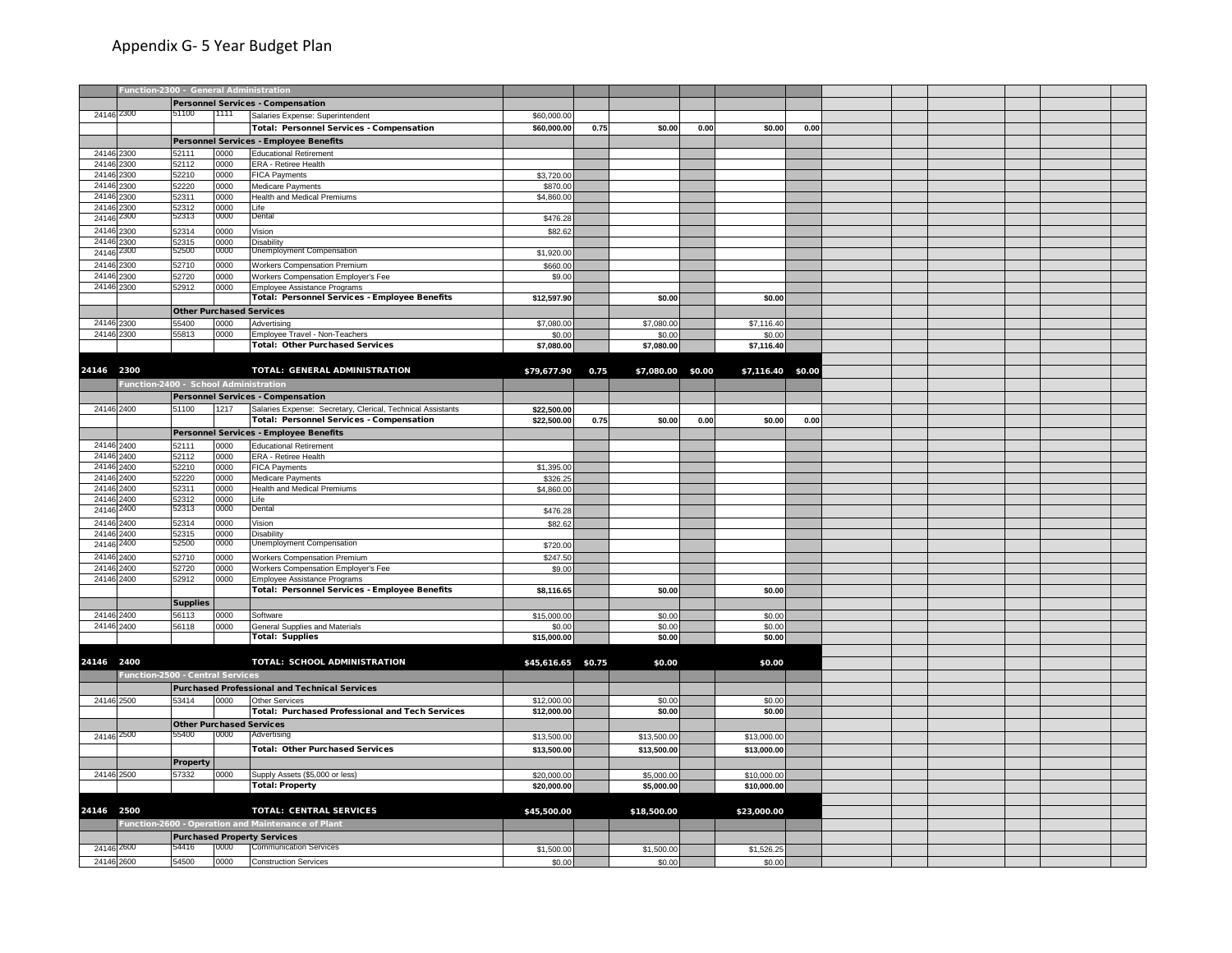|            |                                        |       |      | <b>Total: Purchased Property Services</b>            | \$1,500.00         |        | \$1,500.00  |        | \$1,526.25 |                   |              |      |               |                     |      |
|------------|----------------------------------------|-------|------|------------------------------------------------------|--------------------|--------|-------------|--------|------------|-------------------|--------------|------|---------------|---------------------|------|
|            |                                        |       |      |                                                      |                    |        |             |        |            |                   |              |      |               |                     |      |
| 24146 2600 |                                        |       |      | TOTAL: OPERATION AND MAINTENANCE OF PLANT            | \$1,500.00         |        | \$1,500.00  |        | \$1,526.25 |                   |              |      |               |                     |      |
|            | Function-2700 - Student Transportation |       |      |                                                      |                    |        |             |        |            |                   |              |      |               |                     |      |
|            |                                        |       |      | Personnel Services - Compensation                    |                    |        |             |        |            |                   |              |      |               |                     |      |
|            |                                        |       |      | <b>Other Purchased Services</b>                      |                    |        |             |        |            |                   |              |      |               |                     |      |
|            | 24146 2700                             | 55112 | 0000 | <b>Transportation Contractors</b>                    | \$0.00             |        | \$50,000.00 |        | \$0.00     |                   |              |      |               |                     |      |
|            |                                        |       |      | <b>Total: Other Purchased Services</b>               | \$0.00             |        | \$50,000.00 |        | \$0.00     |                   |              |      |               |                     |      |
|            |                                        |       |      |                                                      |                    |        |             |        |            |                   |              |      |               |                     |      |
| 24146      | 2700                                   |       |      | <b>TOTAL: STUDENT TRANSPORTATION</b>                 | \$0.00             | \$0.00 | \$50,000.00 | \$0.00 | \$0.00     |                   |              |      |               |                     |      |
| 24146      | 2000                                   |       |      | <b>TOTAL: SUPPORT SERVICES</b>                       | #VALUE!            | 1.50   | #VALUE!     | 0.00   | #VALUE!    | 0.00              |              |      |               |                     |      |
| 24146      |                                        |       |      | TOTAL: CHARTER SCHOOL PROGRAM EXPENDITURES           | #VALUE!            | 1.50   | #VALUE!     | 0.00   | #VALUE!    | 0.00              |              |      |               |                     |      |
| 26999 2300 |                                        |       |      | <b>TOTAL: SUPPORT SERVICES - INSTRUCTION</b>         |                    |        |             |        |            |                   |              |      |               |                     |      |
|            | Function-2300 - General Administration |       |      |                                                      |                    |        |             |        |            |                   |              |      |               |                     |      |
|            |                                        |       |      | Personnel Services - Compensation                    |                    |        |             |        |            |                   |              |      |               |                     |      |
| 11000      | 2300                                   | 51100 | 1111 | Salaries Expense: Superintendent                     | \$20,000.00        | 1.00   |             |        |            |                   |              |      |               |                     |      |
|            |                                        |       |      | <b>Total: Personnel Services - Compensation</b>      | \$20,000.00        | 1.00   |             |        |            |                   |              |      |               |                     |      |
|            |                                        |       |      | <b>Personnel Services - Employee Benefits</b>        |                    |        |             |        |            |                   |              |      |               |                     |      |
| 11000      | 2300                                   | 52111 | 0000 | <b>Educational Retirement</b>                        |                    |        |             |        |            |                   |              |      |               |                     |      |
| 11000      | 2300                                   | 52112 | 0000 | <b>ERA - Retiree Health</b>                          |                    |        |             |        |            |                   |              |      |               |                     |      |
| 11000      | 2300                                   | 52210 | 0000 | <b>FICA Payments</b>                                 | \$1,240.00         |        |             |        |            |                   |              |      |               |                     |      |
| 11000      | 2300                                   | 52220 | 0000 | Medicare Payments                                    | \$290.00           |        |             |        |            |                   |              |      |               |                     |      |
| 11000      | 2300                                   | 52311 | 0000 | Health and Medical Premiums                          | \$1,620.00         |        |             |        |            |                   |              |      |               |                     |      |
| 11000      | 2300                                   | 52312 | 0000 | Life                                                 |                    |        |             |        |            |                   |              |      |               |                     |      |
| 11000      | 2300                                   | 52313 | 0000 | Dental                                               | \$158.76           |        |             |        |            |                   |              |      |               |                     |      |
| 11000      | 2300                                   | 52314 | 0000 | Vision                                               | \$27.54            |        |             |        |            |                   |              |      |               |                     |      |
| 11000      | 2300                                   | 52315 | 0000 | Disability                                           |                    |        |             |        |            |                   |              |      |               |                     |      |
| 11000      | 2300                                   | 52500 | 0000 | Unemployment Compensation                            | \$640.00           |        |             |        |            |                   |              |      |               |                     |      |
| 11000      | 2300                                   | 52710 | 0000 | <b>Norkers Compensation Premium</b>                  | \$220.00           |        |             |        |            |                   |              |      |               |                     |      |
| 11000      | 2300                                   | 52720 | 0000 | <b>Norkers Compensation Employer's Fee</b>           | \$2.25             |        |             |        |            |                   |              |      |               |                     |      |
| 11000      | 2300                                   | 52912 | 0000 | <b>Employee Assistance Programs</b>                  |                    |        |             |        |            |                   |              |      |               |                     |      |
|            |                                        |       |      | <b>Total: Personnel Services - Employee Benefits</b> | \$4.198.55         |        |             |        |            |                   |              |      |               |                     |      |
| 26999 2300 |                                        |       |      | <b>TOTAL: ESNM Expenses in Year 0</b>                | \$24,198.55 \$1.00 |        |             |        |            |                   |              |      |               |                     |      |
|            |                                        |       |      |                                                      |                    |        |             |        |            |                   |              |      |               |                     |      |
| 20000      |                                        |       |      | <b>TOTAL: SPECIAL REVENUE FUND EXPENDITURES</b>      | #VALUE!            | 1.50   | #VALUE!     | 0.60   | #VALUE!    | 1.00 <sub>1</sub> | \$409,314.33 | 1.00 | \$409,314.33] | $1.00$ \$467,573.53 | 1.00 |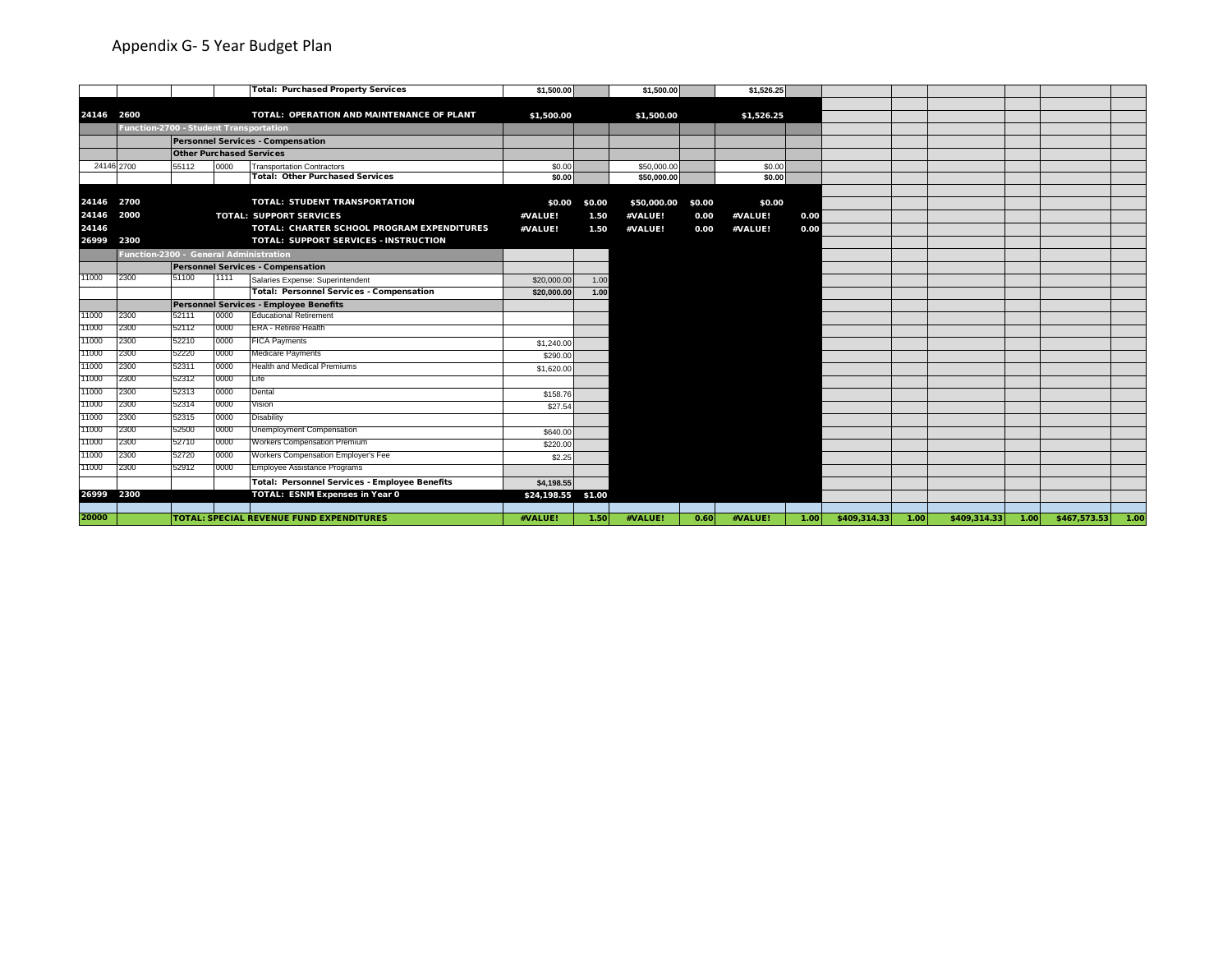New Mexico Public Education Department

version 2.8

|                      | Appendix G-5 Year Budget Plan             |                                                                                                                             | <b>Implementation Year</b>       |             | <b>PROJECTED AMT</b>                  |            | PROJ. AMT                                                                                              |          | PROJ. AMT                 |            | PROJ. AMT                 | <b>PROJ. AMT</b>              |
|----------------------|-------------------------------------------|-----------------------------------------------------------------------------------------------------------------------------|----------------------------------|-------------|---------------------------------------|------------|--------------------------------------------------------------------------------------------------------|----------|---------------------------|------------|---------------------------|-------------------------------|
| <b>FUND</b>          |                                           | FUNCTION OBJECT OBJECT DESCRIPTION                                                                                          | (YEAR 0)                         |             | <b>(YEAR 1)</b>                       |            | <b>(YEAR 2)</b>                                                                                        |          | (YEAR 3)                  |            | (YEAR 4)                  | (YEAR 5)                      |
|                      | FUND 11000 - Operational Revenue          |                                                                                                                             |                                  |             |                                       |            |                                                                                                        |          |                           |            |                           |                               |
| 11000 REVENUE        |                                           |                                                                                                                             |                                  |             |                                       |            |                                                                                                        |          |                           |            |                           |                               |
|                      | Function-0000 - Revenue                   |                                                                                                                             |                                  |             |                                       |            |                                                                                                        |          |                           |            |                           |                               |
|                      |                                           | <b>Revenue From State Sources</b>                                                                                           |                                  |             |                                       |            | Operational Year 1   Operational Year 2   Operational Year 3   Operational Year 4   Operational Year 5 |          |                           |            |                           |                               |
| 11000<br>0000        | 43101                                     | <b>State Equalization Guarantee</b>                                                                                         |                                  | \$          | 1,154,710.00 \$                       |            | 2,557,438.39 \$                                                                                        |          | $3,256,254.80$ \$         |            | 2,445,579.25 \$           | 3,243,566.73                  |
| 11000                |                                           | <b>TOTAL REVENUES: OPERATIONAL FUND</b>                                                                                     |                                  |             | 1,154,710.00 \$                       |            | 2,557,438.39 \$                                                                                        |          | 3,256,254.80 \$           |            | 2,445,579.25 \$           | 3,243,566.73                  |
|                      | FUND 13000-Transportation                 |                                                                                                                             |                                  |             |                                       |            |                                                                                                        |          |                           |            |                           |                               |
| <b>13000 REVENUE</b> |                                           |                                                                                                                             |                                  |             |                                       |            |                                                                                                        |          |                           |            |                           |                               |
|                      | Function-0000 - Revenue                   |                                                                                                                             |                                  |             |                                       |            |                                                                                                        |          |                           |            |                           |                               |
|                      |                                           | <b>Revenue From State Sources</b>                                                                                           |                                  |             |                                       |            | <b>Operational Year 2</b>                                                                              |          | <b>Operational Year 3</b> |            | <b>Operational Year 4</b> | <b>Operational Year 5</b>     |
| 13000 0000           | 43206                                     | <b>Transportation Distribution</b>                                                                                          |                                  |             |                                       | \$         | 37,128.00                                                                                              | <b>S</b> | 61,880.00                 | $\sqrt{3}$ | 86,632.00 \$              | 86,632.00                     |
| 13000                |                                           | <b>TOTAL REVENUES: TRANSPORTATION FUND</b>                                                                                  |                                  |             |                                       |            | 37,128.00 \$                                                                                           |          | 61,880.00                 |            | 86,632.00                 | 86,632.00                     |
|                      | <b>FUND 14000-Instructional Materials</b> |                                                                                                                             |                                  |             |                                       |            |                                                                                                        |          |                           |            |                           |                               |
| <b>14000 REVENUE</b> |                                           |                                                                                                                             |                                  |             |                                       |            |                                                                                                        |          |                           |            |                           |                               |
|                      | Function-0000 - Revenue                   |                                                                                                                             |                                  |             |                                       |            |                                                                                                        |          |                           |            |                           |                               |
|                      |                                           | <b>Revenue From State Sources</b>                                                                                           |                                  |             | <b>Operational Year 1</b>             |            | <b>Operational Year 2</b>                                                                              |          | <b>Operational Year 3</b> |            | <b>Operational Year 4</b> | <b>Operational Year 5</b>     |
| 14000<br>0000        | 43211                                     | Instructional Materials - 50% Supplementary Allocation                                                                      |                                  | \$          | $5,148.00$ \$                         |            | $8,580.00$ \$                                                                                          |          | 12,012.00 \$              |            | $12,012.00$ \$            | 13,728.00                     |
| 14000                |                                           | TOTAL REVENUES: INSTRUCTIONAL MATERIALS FUND                                                                                |                                  |             | 5.148.00 \$                           |            | 8,580.00 \$                                                                                            |          | 12.012.00 \$              |            | 12,012.00 \$              | 13,728.00                     |
|                      |                                           |                                                                                                                             |                                  |             |                                       |            |                                                                                                        |          |                           |            |                           |                               |
| 10000                |                                           | <b>TOTAL: GENERAL FUND REVENUES</b>                                                                                         | $\bullet$                        | $$^{\circ}$ | $1,159,858.00$ \$                     |            | $2,603,146.39$ \$                                                                                      |          | $3,330,146.80$ \$         |            | $2,544,223.25$ \$         | 3,343,926.73                  |
|                      | FUND 21000-Food Services                  |                                                                                                                             |                                  |             |                                       |            |                                                                                                        |          |                           |            |                           |                               |
| 21000 REVENUE        |                                           |                                                                                                                             |                                  |             |                                       |            |                                                                                                        |          |                           |            |                           |                               |
|                      | Function-0000 - Revenue                   |                                                                                                                             |                                  |             |                                       |            |                                                                                                        |          |                           |            |                           |                               |
|                      |                                           | <b>Revenue From Local Sources</b>                                                                                           |                                  |             | <b>Operational Year 1</b>             |            | <b>Operational Year 2</b>                                                                              |          | <b>Operational Year 3</b> |            | <b>Operational Year 4</b> | <b>Operational Year 5</b>     |
| 0000<br>21000        | 41604                                     | <b>Fees Students/Food Services</b>                                                                                          |                                  | \$          | 133,861.57                            | $\sqrt{3}$ | 223,102.62                                                                                             | \$       | $312,343.67$ \$           |            | 312,343.67 \$             | 356.964.19                    |
| 21000                |                                           | <b>TOTAL REVENUES: FOOD SERVICES</b>                                                                                        |                                  |             | 133,861.57                            |            | 223,102.62                                                                                             |          | 312,343.67                |            | 312,343.67                | 356,964.19                    |
|                      |                                           | FUND 24101 - FEDERAL FLOW-THROUGH GRANTS - TITLE 1 ESEA                                                                     |                                  |             |                                       |            |                                                                                                        |          |                           |            |                           |                               |
| 24101 REVENUE        |                                           |                                                                                                                             |                                  |             |                                       |            |                                                                                                        |          |                           |            |                           |                               |
|                      | unction 0000 - Revenue                    |                                                                                                                             |                                  |             | <b>Operational Year 1</b>             |            | <b>Operational Year 2</b>                                                                              |          | <b>Operational Year 3</b> |            | <b>Operational Year 4</b> | <b>Operational Year 5</b>     |
| 24101                | 0000                                      | 44500 Retricted Grants - Federal Flowthrough                                                                                |                                  | \$          | 29,640.00                             | \$         | 49,400.00                                                                                              | \$       | 69,160.00                 | <b>\$</b>  | 69,160.00 \$              | 79,040.00                     |
| 24101                |                                           | TOTAL REVENUES: FEDERAL FLOW-THROUGH GRANTS - TITLE 1 ESEA<br>FUND 24106 - FEDERAL FLOW-THROUGH GRANTS - ENTITLEMENT IDEA-B |                                  |             | 29,640.00                             |            | 49,400.00                                                                                              |          | 69,160.00                 |            | 69,160.00                 | 79,040.00                     |
| <b>24106 REVENUE</b> |                                           |                                                                                                                             |                                  |             |                                       |            |                                                                                                        |          |                           |            |                           |                               |
|                      | <b>Function 0000 - Revenue</b>            |                                                                                                                             |                                  |             |                                       |            |                                                                                                        |          | <b>Operational Year 3</b> |            | <b>Operational Year 4</b> | <b>Operational Year 5</b>     |
| 24106                | 0000                                      | 44500 Retricted Grants - Federal Flowthrough                                                                                |                                  | \$          | <b>Operational Year 1</b><br>4,200.00 | $\sqrt{3}$ | <b>Operational Year 2</b><br>7,200.00                                                                  | \$       | 9,900.00                  | <b>\$</b>  | $9,900.00$ \$             | 11,100.00                     |
| 24106                |                                           | TOTAL REVENUES: FEDERAL FLOW-THROUGH GRANTS - ENTITLEMENT IDEA-B                                                            |                                  |             | 4,200.00                              |            | 7,200.00                                                                                               |          | 9,900.00                  |            | 9,900.00                  | 11,100.00                     |
|                      |                                           | FUND 24146 - FEDERAL FLOW-THROUGH GRANTS - CHARTER SCHOOL PROGRAM                                                           |                                  |             |                                       |            |                                                                                                        |          |                           |            |                           |                               |
| 24146 REVENUE        |                                           |                                                                                                                             |                                  |             |                                       |            |                                                                                                        |          |                           |            |                           |                               |
|                      | unction 0000 - Revenue                    |                                                                                                                             | <b>Implementation Year 0</b>     |             | <b>Operational Year 1</b>             |            | <b>Operational Year 2</b>                                                                              |          | <b>Operational Year 3</b> |            | <b>Operational Year 4</b> | <b>Operational Year 5</b>     |
| 24146                | 0000                                      | 44500 Retricted Grants - Federal Flowthrough                                                                                | \$<br>346,997.33 \$              |             | 183,221.81                            | $\sqrt{3}$ | 322,580.93                                                                                             | \$       | $\overline{\phantom{a}}$  | \$         |                           | \$                            |
| 24146                |                                           | TOTAL REVENUES: FEDERAL FLOW-THROUGH GRANTS - \$                                                                            | 346,997.33                       |             | 183,221.81                            |            | 322,580.93                                                                                             |          |                           |            |                           |                               |
|                      |                                           | FUND 24154 - FEDERAL FLOW-THROUGH GRANTS - TEACHER/PRINCIPAL TRAINING AND RECRUITING                                        |                                  |             |                                       |            |                                                                                                        |          |                           |            |                           |                               |
| 24154 REVENUE        |                                           |                                                                                                                             |                                  |             |                                       |            |                                                                                                        |          |                           |            |                           |                               |
|                      | <b>Function 0000 - Revenue</b>            |                                                                                                                             |                                  |             | <b>Operational Year 1</b>             |            | <b>Operational Year 2</b>                                                                              |          | <b>Operational Year 3</b> |            | <b>Operational Year 4</b> | <b>Operational Year 5</b>     |
| 24154                | 0000                                      | 44500 Retricted Grants - Federal Flowthrough                                                                                |                                  | \$          | 7,676.00                              | \$         | 12,793.33                                                                                              | \$       | 17,910.67                 | $\sqrt{3}$ | 17,910.67 \$              | 20,469.33                     |
| 2415                 |                                           | TOTAL REVENUES:  FEDERAL FLOW-THROUGH GRANTS - ENGLISH LANGUAGE A                                                           |                                  |             | 7,676.00                              |            | 12,793.3                                                                                               |          | 17,910.67                 |            | 17,910.67                 | 20,469.33                     |
|                      | <b>FUNDS 26999* - LOCAL GRANTS</b>        |                                                                                                                             |                                  |             |                                       |            |                                                                                                        |          |                           |            |                           |                               |
| 26999                |                                           |                                                                                                                             |                                  |             |                                       |            |                                                                                                        |          |                           |            |                           |                               |
|                      | <b>Function 0000 - Revenue</b>            |                                                                                                                             | <b>Implementation Year 0</b>     |             | <b>Operational Year 1</b>             |            | <b>Operational Year 2</b>                                                                              |          | <b>Operational Year 3</b> |            | <b>Operational Year 4</b> | <b>Operational Year 5</b>     |
| 26999<br>26999       | 0000                                      | 11112 Restricted Cash<br>TOTAL REVENUES: LOCAL GRANTS                                                                       | 25,000.00 \$<br>\$<br>25,000.00  |             | 175,000.00<br>175,000.00              | \$         |                                                                                                        | S        | $\overline{\phantom{a}}$  | \$         |                           | \$                            |
|                      |                                           |                                                                                                                             |                                  |             |                                       |            |                                                                                                        |          |                           |            |                           |                               |
| 20000                |                                           | <b>TOTAL REVENUES: SPECIAL REVENUE FUNDS</b>                                                                                | \$<br>$371,997.33$ \$            |             | $533,599.38$ \$                       |            | $615,076.88$ \$                                                                                        |          | $409,314.33$ \$           |            | $409,314.33$ \$           | 467.573.53                    |
|                      | FUND 31200-Public School Capital Outlay   |                                                                                                                             |                                  |             |                                       |            |                                                                                                        |          |                           |            |                           |                               |
| <b>31200 REVENUE</b> |                                           |                                                                                                                             |                                  |             |                                       |            |                                                                                                        |          |                           |            |                           |                               |
|                      | Function-0000 - Revenue                   |                                                                                                                             |                                  |             |                                       |            |                                                                                                        |          |                           |            |                           |                               |
|                      |                                           |                                                                                                                             | <b>4. Solare Collegiate UCOA</b> |             |                                       |            |                                                                                                        |          |                           |            |                           | 7 <sub>0</sub> f <sub>8</sub> |